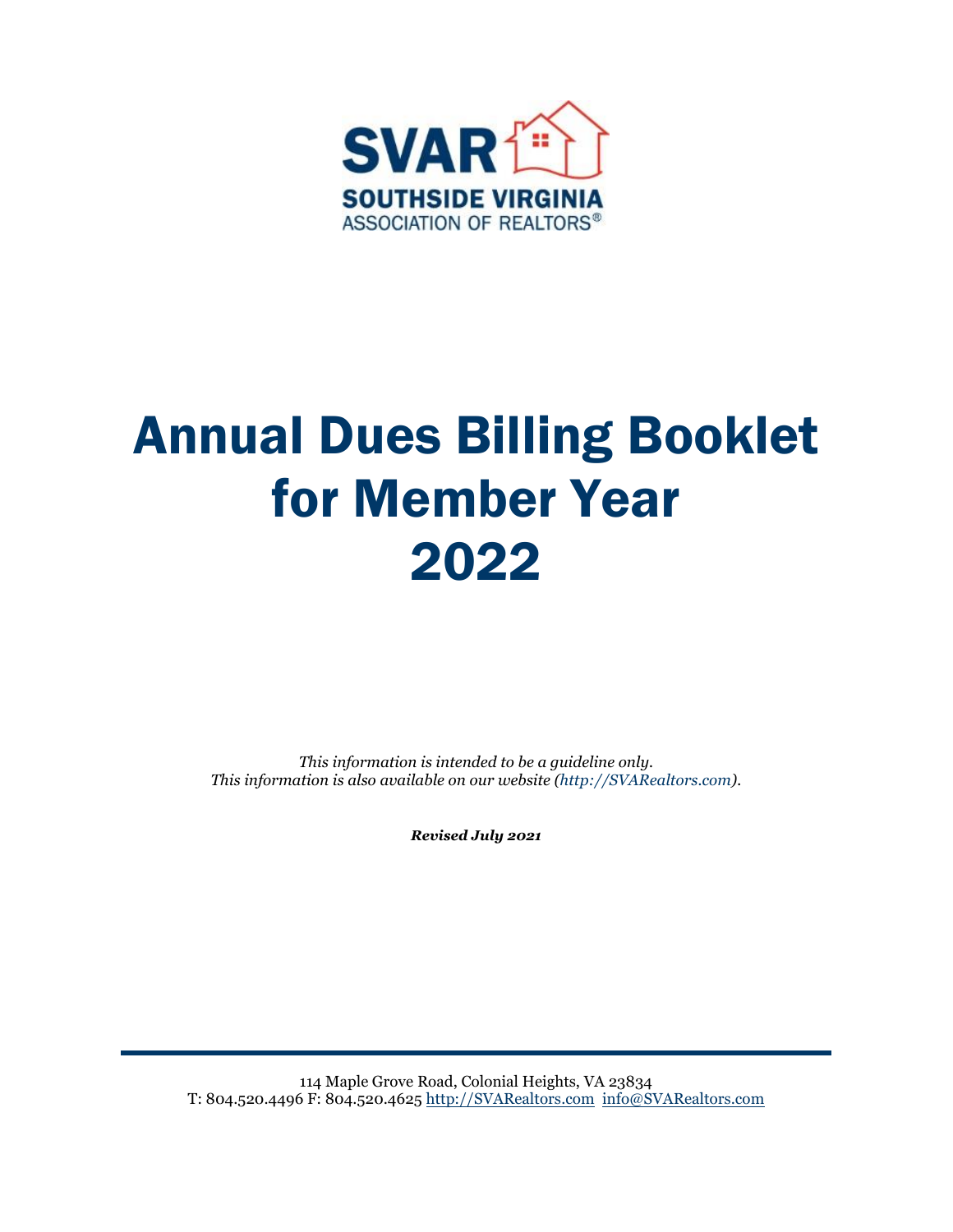## INDEX

*Page*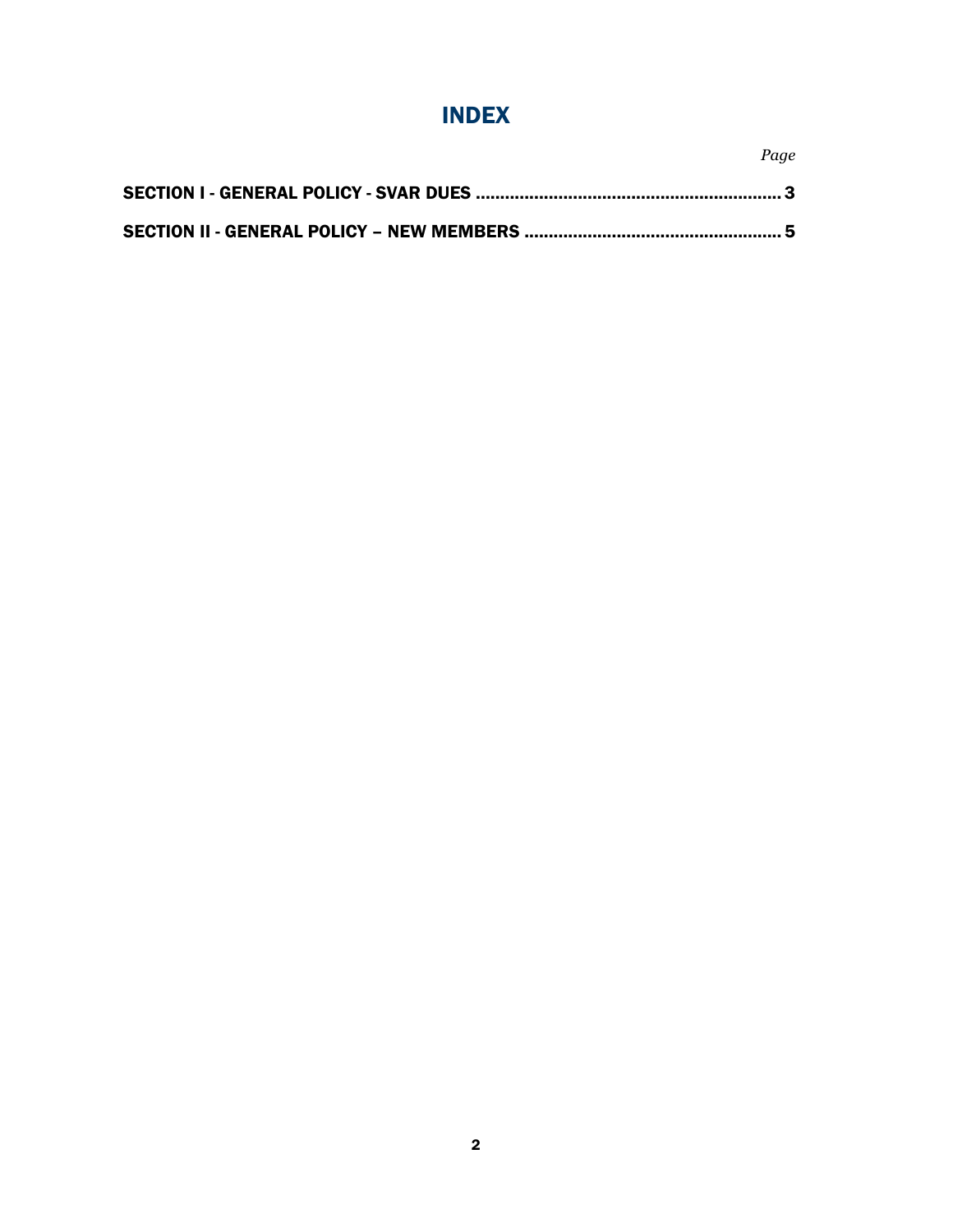## <span id="page-2-0"></span>SECTION I - GENERAL POLICY - SVAR DUES

#### A. ANNUAL DUES AND FEES

Your Annual SVAR Membership dues (including State and National REALTOR® dues and fees), shall be payable the last business day of September for each upcoming calendar year**.** Any Member who has not remitted their dues by December 1 will incur a late fee and if not paid by the first business day in January will need to reapply for membership. After the first business day in January, all applicable late fees, reinstatement fees, and any outstanding finance charges in addition to the annual dues will be required to become an active member in good standing.

#### B. DUES

The breakdown of the 2022 dues and fees are as follows:

| NAR DUES                        | \$150.00 |
|---------------------------------|----------|
| NAR PUBLIC AWARENESS ASSESSMENT | \$35.00  |
| VAR DUES & FEES                 | \$180.00 |
| <b>SVAR DUES</b>                | \$224.00 |
| ∗<br><b>RPAC CONTRIBUTION</b>   | \$30.00  |
| <b>TOTAL</b>                    | \$619.00 |

Compliance with the Tax Reform Act of 1993 requires that the portion of dues attributable to lobbying and political activities at the state and federal levels of government be considered non-deductible for income tax purposes.

#### C. RPAC CONTRIBUTIONS

#### \***Each dues invoice contains a RPAC\* contribution of Thirty Dollars (\$30.00) for each agent and Ninety-Nine Dollars (\$99.00) for the primary broker in each office.**

Thank you for your continued support of SVAR. Although voluntary, RPAC contributions are encouraged to fund SVAR's advocacy on issues important to our industry. Acceptable forms of payment are checks, MasterCard, Visa, Discover Card and American Express. Renewal payment is due by September 30, 2021. Payment may be made online by logging in to the SVAR website and entering your NRDS number and your password. Please return a copy of this invoice if paying by mail.

**Important Tax Information** - Contributions (or gifts) & fees and membership dues to SVAR are not tax deductible as charitable contributions for federal income tax purposes. However, they may be tax deductible as ordinary and necessary business expenses subject to restrictions imposed as a result of Association lobbying activities. The total non-deductible portion of your dues used for lobbying activity on the local, state, and national levels is you invoiced amount.

**Important RPAC Information** - Contributions are not deductible for federal or state income tax purposes. Contributions to RPAC are voluntary and are used for political purposes. You may contribute more or less than the suggested amount. You may refuse to contribute without reprisal and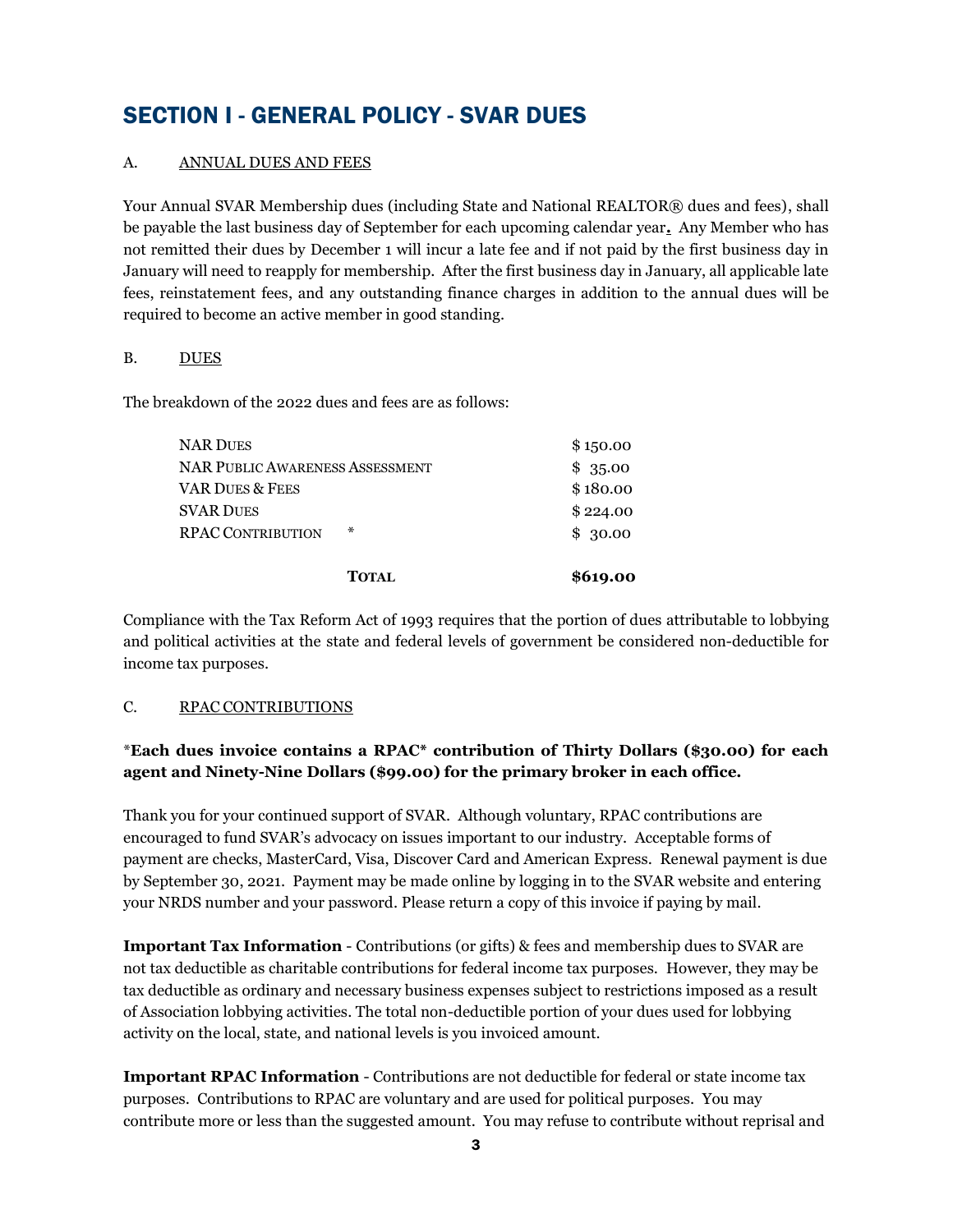the National Association of REALTORS or any of its state associations or local boards will not favor or disfavor any member because of the amount contributed. Up to 100% of your contribution is sent to National RPAC and is charged against your limits under federal law (2 U.S.C. 441a); National RPAC returns up to 70% of your contribution to Virginia RPAC for use in connection with the election of state and local candidates in Virginia.

#### D. MEMBERS INVOICES

Invoices have been rendered for each agent and broker in accordance with their affiliation as of July 31st of each calendar year. Additional renewal invoices for new agents joining between July 31st and December 31<sup>st</sup> will be sent to the broker at the time of application.

#### E. PAYMENT OF DUES INVOICES

Brokers may, but are no longer required, to remit one check for all their agents' dues. Agents may pay their dues directly to the Association.

Invoices may be paid by money order, personal or company check, approved credit/debit card or online, or **cash in exact funds**.

#### F. LATE FEE

A late fee of \$150.00 shall be assessed if dues are not paid in full by the December 1, 2021 due date.

#### G. RETURNED CHECK POLICY

All returned checks regardless of the reason for the return are subject to a \$50 returned check charge. Members who have two or more checks returned to the Association will be required to use an alternate method of payment for their dues, fees, and purchases.

#### H. **BRANCH OFFICES**

New Firm applications and fees are required to set up a branch office. There will be a 45-day grace period from date of application before transferring existing agents.

#### I. NON-MEMBER SALESPERSON REPORTING

A Non-Member salesperson is a licensed salesperson, or licensed or certified appraiser employed by or affiliated with a REALTOR® firm who does not elect to be a REALTOR®. Such salespersons are not Members of VAR or NAR and are not entitled to receive any direct services from these organizations. Under the due's formula, the Designated REALTOR® firm's principal partner, corporate officer or branch managers must pay an amount equivalent to the REALTOR® dues times each affiliated Non-Member, including newly affiliated Non-Member salespersons. The Designated REALTOR® Broker for each office is required to report to the Association the total number of Non-Member Salespersons associated with their office (see Section V).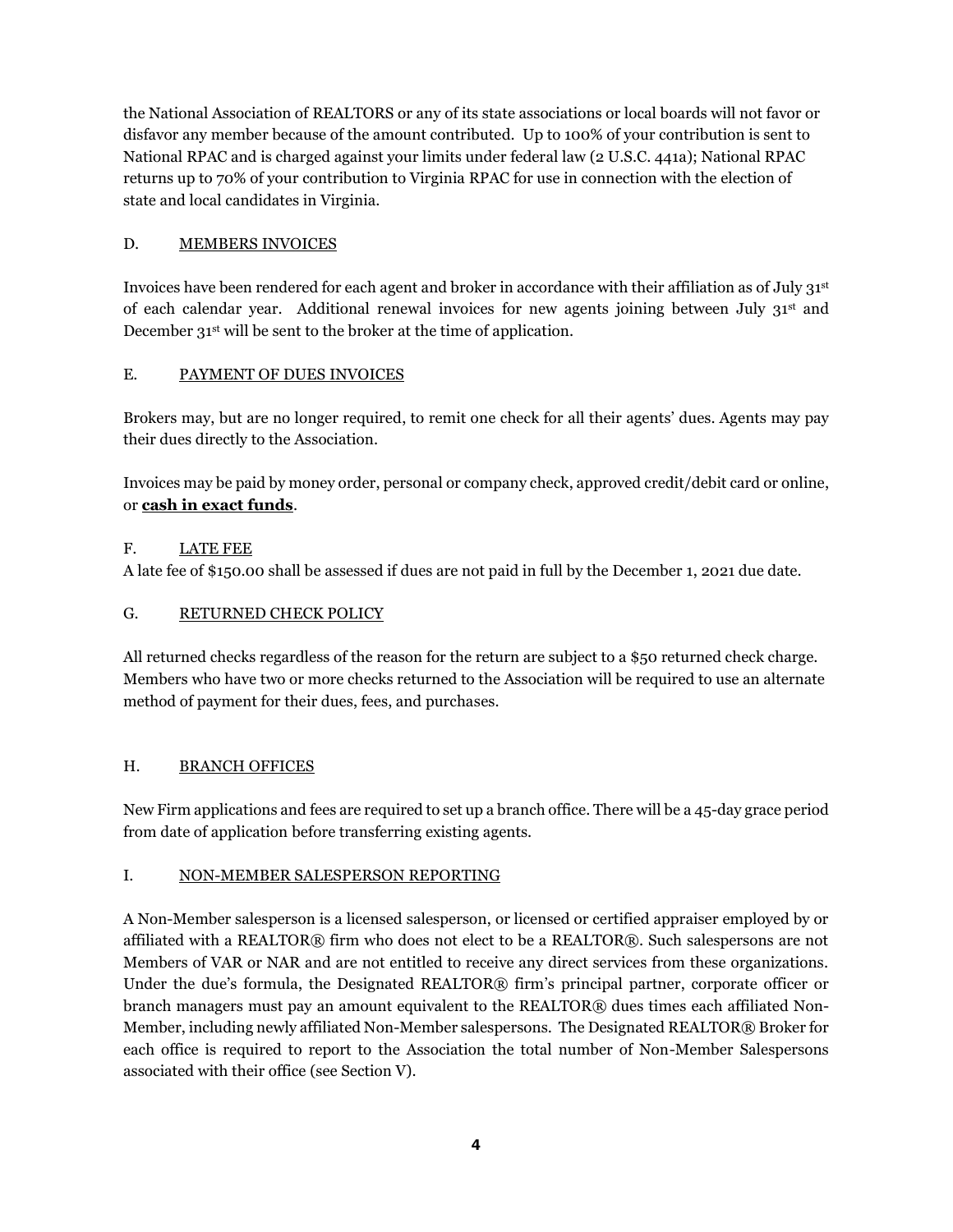#### J. DESIGNATED REALTOR®

Each firm must designate a Broker to act as the Designated REALTOR® for each Member office. Please complete the Designated REALTOR® information on the Firm Reporting Form.

#### K. DISCONTINUING ASSOCIATION MEMBERSHIP

Brokers are required to notify SVAR when an agent's license is returned to DPOR. In order to remove a licensee and their invoice from the firm's bill, a copy of the cover letter sent to DPOR with the returned license and the original invoice for that agent marked VOID should be mailed or faxed to SVAR.

#### L. REFUND OF DUES

A refund of dues shall not be made by SVAR to any Member in the event of discontinuation of membership for any reason.

#### M. Late fees and reapplication

Any member who has not remitted their dues by December 1 will be required to pay a late fee (\$150) on or before December 31.

Any member who has not remitted their dues and/or other financial obligations by January 1 will be terminated and required to pay an application fee of \$150 to be reinstated.

The total additional fees to be remitted after January 1 are \$300.

### <span id="page-4-0"></span>SECTION II - GENERAL POLICY – NEW MEMBERS

#### A. LICENSEE REPORTING

Member Firm Designated REALTORS® are required to notify SVAR of all new licensees associated with their firm or office within 30 days of license receipt. This policy applies to transferred licensees as well as new agents. Firms are subject to a \$100.00 per month and \$224 annual fine per agent for each unreported licensee found to have been associated with a Member firm for more than 30 days.

#### B. NEW MEMBER APPLICATIONS

Within 30 days of associating with a Member firm, new licensees must complete a Membership Application and pay all required dues and fees. Membership applications must be signed by both the applicant and the Designated REALTOR® for their firm and submitted with all required fees. If transferring from another association, you will be considered a new member. **Note: Association Membership cannot be processed until DPOR has issued a license number to the applicant.**